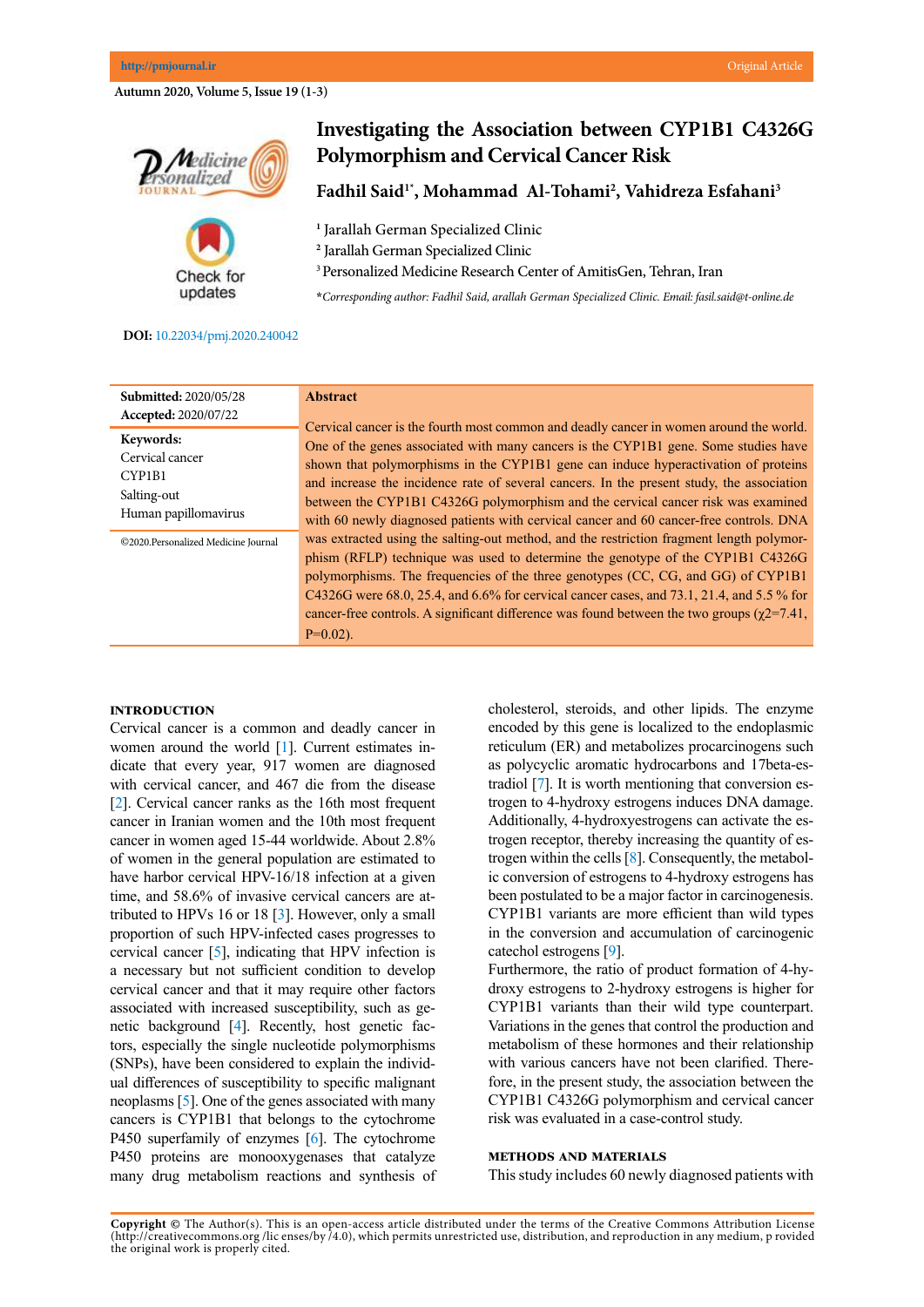<span id="page-1-0"></span>cervical cancer and 60 cancer-free controls. Written informed consent was obtained from each subject involved in the study according to the declaration. A 5-ml venous blood sample was taken from each subject for DNA preparation. DNA was extracted by the salting-out method, and its quality and quantity were evaluated on a 1.5% agarose gel by electrophoresis and spectrophotometry at 260/280 nm absorbance ratio. The restriction fragment length polymorphism (RFLP) technique was used to determine the genotype of the CYP1B1 C4326G polymorphisms. Each 20 ul of the PCR reaction contained 10 ng genomic DNA, 1.25 U Taq polymerase in PCR buffer (100 mM Tris-HCl, pH 8.3, 500 mM KCl, 11 mM MgCl2, 0.1% gelatin), 1.5 mM MgCl2, 50 mM dNTPs, and 250 nM each primer sense, 5'-GCCTGTCACTAT-TCCTCATGCC-3; antisense, 5'-GTGAGCCAG-GATGGAGATGAAG-3'. Thermal cycling conditions were initial denaturation step at 95°C for 10 min, at 94°C for 30 sec, at the 56°C annealing temperature for 30 sec, and at 72°C for 30 sec. The final extension was carried out at 72°C for 5 min. The 283 bp product was digested overnight with 5 U of the restriction enzyme BstXI. The C allele was digested into 171 and 112 bp fragments, and the G allele was intact. The distribution of genotypes and alleles between groups were analyzed using the  $\chi^2$  (chisquare) test.

## **Results**

The frequencies of the three genotypes (CC, CG, and GG) of CYP1B1 C4326G were 68.3, 25, and 6.6% for cervical cancer cases and 78.3, 18.3, and 3.3 % for controls. There was a significant difference between the two groups ( $\chi$ 2=7.41, P=0.02). The G allele frequencies of CYP1B1 C4326G SNP were significantly higher in cervical cancer cases (27.4  $%$ ) than in cancer-free controls (12.8 %). There was a statistical difference between the two groups  $(\gamma 2=8.54, P=0.002)$ . Compared to the wild-type CC genotype, the variant GG genotype and genotypes containing the G allele (CG/GG) increased the risk of developing cervical cancer significantly. Only the variant GG genotype and the variant G allele increased the cervical cancer risk significantly.

| <b>Genotype Frequency</b> | Case          | Control       | P-value |
|---------------------------|---------------|---------------|---------|
| <b>CC</b>                 | $68.3\%$ (41) | 78.3% (47)    | 0.078   |
| GC.                       | $25\%$ (15)   | $18.3\%$ (11) | 0.141   |
| GG                        | $6.6\%$ (4)   | $3.3\%$ (2)   | 0.028   |
| <b>Allele Frequency</b>   |               |               |         |
| G                         | 27.4%         | 12.8%         | 0.002   |
|                           | 72.6%         | 87.2%         |         |

### **Discussion**

The human CYP1B1 gene, located at the 2p21–22 chromosomal region, consists of three exons (one of which is non-coding) and two introns [\[10](#page-2-0)]. Some studies have shown that polymorphisms in the CY-P1B1 gene can induce hyperactivation of proteins and increase the incidence rate of several cancers. To the best of our knowledge, in the present study, the association between the CYP1B1 C4326G polymorphism and cervical cancer risk was examined for the first time  $[11,12]$  $[11,12]$  $[11,12]$ . Although the exact biological mechanism remains to be explored, our findings suggest that the CYP1B1 C4326G polymorphism may play a role in developing cervical cancer. The change in amino acid from valine to leucine has been shown to increase the activity of the CYP1B1 enzyme on a variety of substrates, including procarcinogens and gonadal steroid hormones [[13\]](#page-2-0). Moreover, for the polymorphism Leu432Val at codon 432 of exon 3, it was reported that the 432 G allele increases the mutation of p53 [[14\]](#page-2-0). Therefore, it is reasonable to conceive that CYP1B1 Leu432Val polymorphism may affect the metabolism of environmental carcinogens and increase the mutation of p53 to alter susceptibility to cervical cancer.

#### **Reference**

1. Jemal A, Bray F, Center MM, Ferlay J, Ward E, Forman D. Global cancer statistics. CA Cancer J Clin. 2011;61:69–90.

2. Schoell WMJ, Janicek MF, Mirhashemi R. Epidemiology and biology of cervical cancer. Semin Surg Oncol. 1999;16:203–11.

3. Berumen-Campos J. Human papillomavirus and cervical cancer. Gac Med Mex. 2006;142:51–9.

4. Franceschi S. The IARC commitment to cancer prevention: the example of papillomavirus and cervical cancer. Recent Results Cancer Res. 2005;166:277–97.

5. Walboomers JM, Jacobs MV, Manos MM, et al. Human papillomavirus is a necessary cause of invasive cervical cancer worldwide. J Pathol. 1999;189:12–9.

6. Paracchini V, Raimondi S, Gram IT, et al. Meta- and pooled analyses of the cytochrome P-450 1B1 Val432Leu polymorphism and breast cancer: a HuGE-GSEC review. Am J Epidemiol. 2007;165:115–25.

7. Hayes CL, Spink DC, Spink BC, et al. Seventeen beta-estradiol hydroxylation catalyzed by human cytochrome P450 1B1. Proc Natl Acad Sci USA. 1996;93:9776–81.